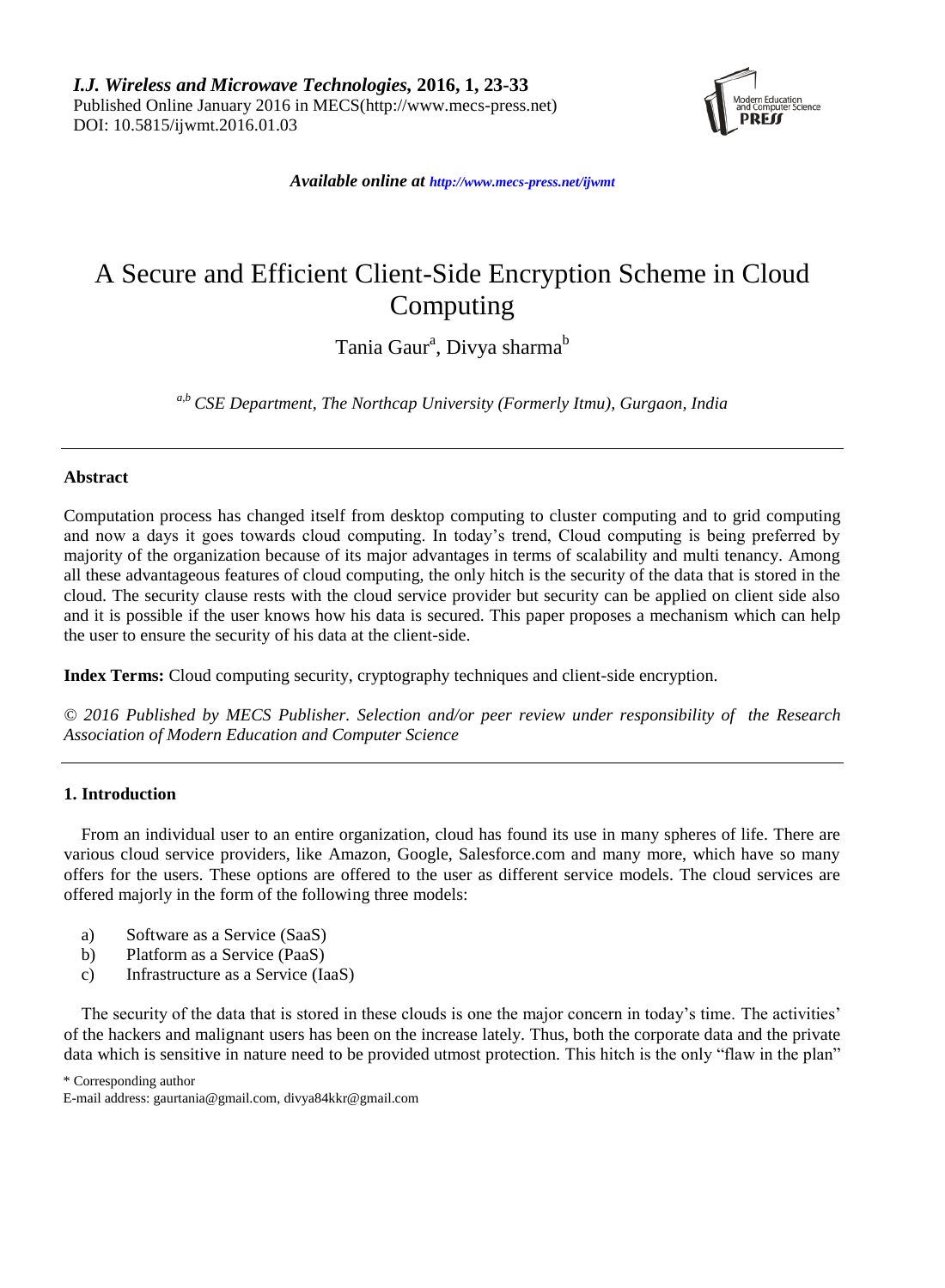where cloud is concerned because cloud comes with these risks[1]. The various attacks in the past on the data stored in the cloud are enough to raise an alarm and call for urgent remedial actions to be taken place to secure the data. And as these risks become more dangerous, the cloud users become more uncomfortable in trusting the security mechanisms applied on the server-end by the cloud service providers. The following section discusses the difference in applying security techniques applied at the server-side as compared to those applied at the client-end.

#### **2. Server-Side Security Vs Client-Side Security**

The purpose of this paper is to propose a model that takes care of the data at the client-side. So, it is important to discuss as to how the process of securing the data at the client-side is different from securing the data at the server-side. This is important in the sense that it will help the cloud user in understanding the measures taken-up at both sides and help him make a choice as to which type of security mechanism provides better security to the data.

In the server-side security process, the security measures are taken up by the cloud-service providers. Here, along-with providing cloud services, the cloud service providers adopts certain security measures to safeguard the data that is stored in the cloud. The cloud service providers usually employ cryptographic techniques of encryption, digitally signing the data along with the use of keys. These keys are encryption keys and access keys which are also kept with the cloud service providers. This is done by the cloud consumer's terms of service for a cloud which is a legally binding agreement between two parties. This agreement is done in two parts – service agreement and SLA [2] (Service Level Agreement). The service agreement is the legal contract between the cloud consumer and cloud service provider. An SLA is a small document consisting f the technical performance promises made by the cloud-service providers.

When the security of data is ensured at the client-end, the major difference when compared to the security at the server-end is that at the client-side, the cloud user becomes responsible for ensuring security of the data. The user has control over the encryption keys. The cloud user also controls who can have access permission to his data. There are many applications available that provides the above said level of security at the client-end.

#### **3. Related Work**

The Internet users depend upon Cloud Computing heavily for various computing applications and resources. The main motive of the Cloud service providers is to provide these services in a virtualized manner. One of the main issue that requires constant attention of cloud computing is the security of the Cloud Storage. The security of the data stored in the Cloud Storage is wholly in the hands of the Cloud service providers. The Cloud Providers assures the Cloud users that their data, that is stored on their servers, is safe. The users do not take part in securing the data. The various cloud service providers claim that they take appropriate and efficient steps in securing the cloud storage. But there have been attacks on famous cloud service providing companies such as Google, Salesforce.com and Dropbox [3]. Many of the cloud service providers employee third party companies for services which has caused the users to lose their trust with these companies. Thus, the steps taken by these cloud service providers should be equally strong. The privacy and security of cloud computation depend mostly on whether these providers have implemented adequate and robust security controls as required in order to secure the data or not.

As the need was felt to ensure the security of the data at the client-side, many organizations/ individuals attempted to do this. Resultantly, many applications were developed in the last decade to take the control of security of data from the hands of the server and give it in the hands of the clients. A few of such applications providing cloud data security at client-side along with their respective features are given in Table 1.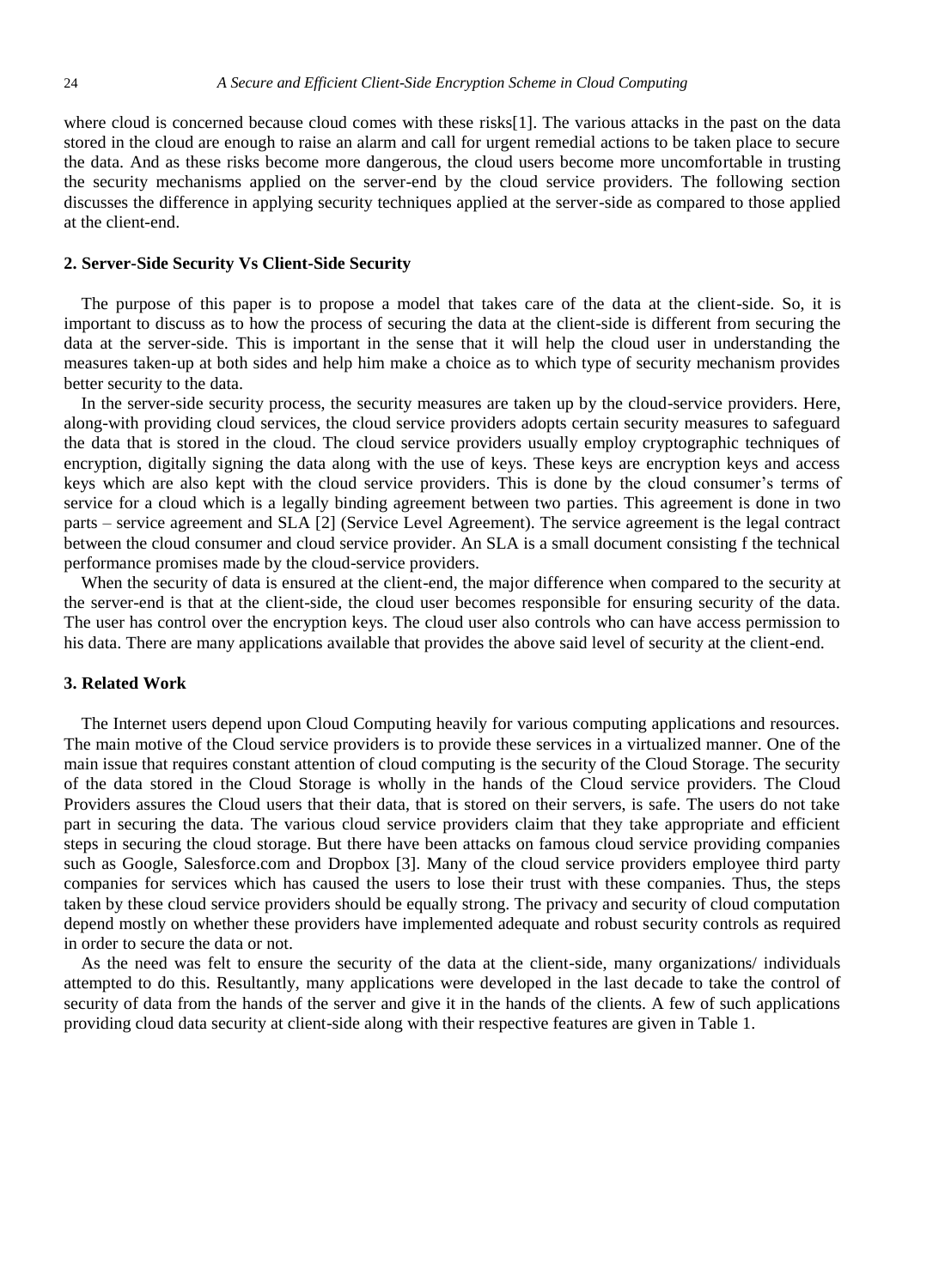Table 1. Comparison of available Client-side Applications

| Features<br>Applications | Free Storage | Encryption algorithm                                              | License Type                              | Product Type                                               | Distinguishing Features                                                                                                                                                         |
|--------------------------|--------------|-------------------------------------------------------------------|-------------------------------------------|------------------------------------------------------------|---------------------------------------------------------------------------------------------------------------------------------------------------------------------------------|
| Tresorit <sup>[4]</sup>  | 5GB          | AES-256<br>HMAC-SHA-512                                           | Unrestricted<br>freeware                  | Combines a web<br>service with a<br>stand-alone<br>program | • End-to-end encryption<br>• Encrypted backup<br>• Application for mobile<br>and desktop<br>• Dashboards for user and<br>device<br>• Email attachments<br>required no more      |
| OwnCloud[5]              | NA           | AES-256                                                           | Unrestricted<br>freeware                  | Runs as a stand-<br>alone program on a<br>user's computer  | • Encryption of files<br>• Synchronization<br>• Calendar<br>• Task scheduler<br>• Bookmarking<br>• PDF viewer                                                                   |
| BoxCryptor[6]            | 2GB          | AES-256<br><b>RSA</b>                                             | Free for<br>private use<br>only           | Runs as a stand-<br>alone program on a<br>user's computer  | • Fly-based on the -fly<br>encryption<br>• Permission management<br>• Filename encryption<br>• Password reset<br>• Master key                                                   |
| Viivo[7]                 | NA           | AES-256                                                           | Unrestricted<br>freeware                  | Runs as a stand-<br>alone program on a<br>user's PC        | • File compression<br>• Multi cloud support<br>• Rights management<br>• Dropzone<br>• BoxEdit                                                                                   |
| CloudFogger[8]           | NA           | AES-256<br><b>RSA</b>                                             | Unrestricted<br>freeware                  | Combines a web<br>service with a<br>stand-alone<br>program | • Platform independent<br>• File sharing<br>• Preferenece manamegent<br>• Receiver bound to have<br>the app to access files                                                     |
| Wuala[9]                 | 5GB          | AES-256(encryption)<br>RSA-2048(signatures)<br>SHA-256(integrity) | Freeware                                  | Combines a web<br>service with a<br>stand-alone<br>program | • Cross-platform<br>compatibility<br>• Mounted network drive<br>• Backup<br>Syncing<br>٠<br>$\bullet$ Groups<br>• Sharing<br>Tags<br>$\bullet$<br>• Versioning<br>• Time Travel |
| SpiderOak[10]            | 2GB          | AES256 in CFB mode,<br>HMAC-SHA256                                | Unrestricted<br>freeware                  | Combines a web<br>service with a<br>stand-alone<br>program | • Version management<br>• Secure and sync<br>• Restore everything<br>Trash recovery<br>• Unlimited devices                                                                      |
| TeamDrive[11]            | 2GB          | AES-256, RSA                                                      | Free for<br>private use<br>only (limited) | Runs as a stand-<br>alone application                      | Version management<br>$\bullet$<br>Multi-location backup<br>٠<br>Conflict file<br>٠<br>management<br>Access rights<br>$\bullet$<br>management<br>supported file formats<br>٠    |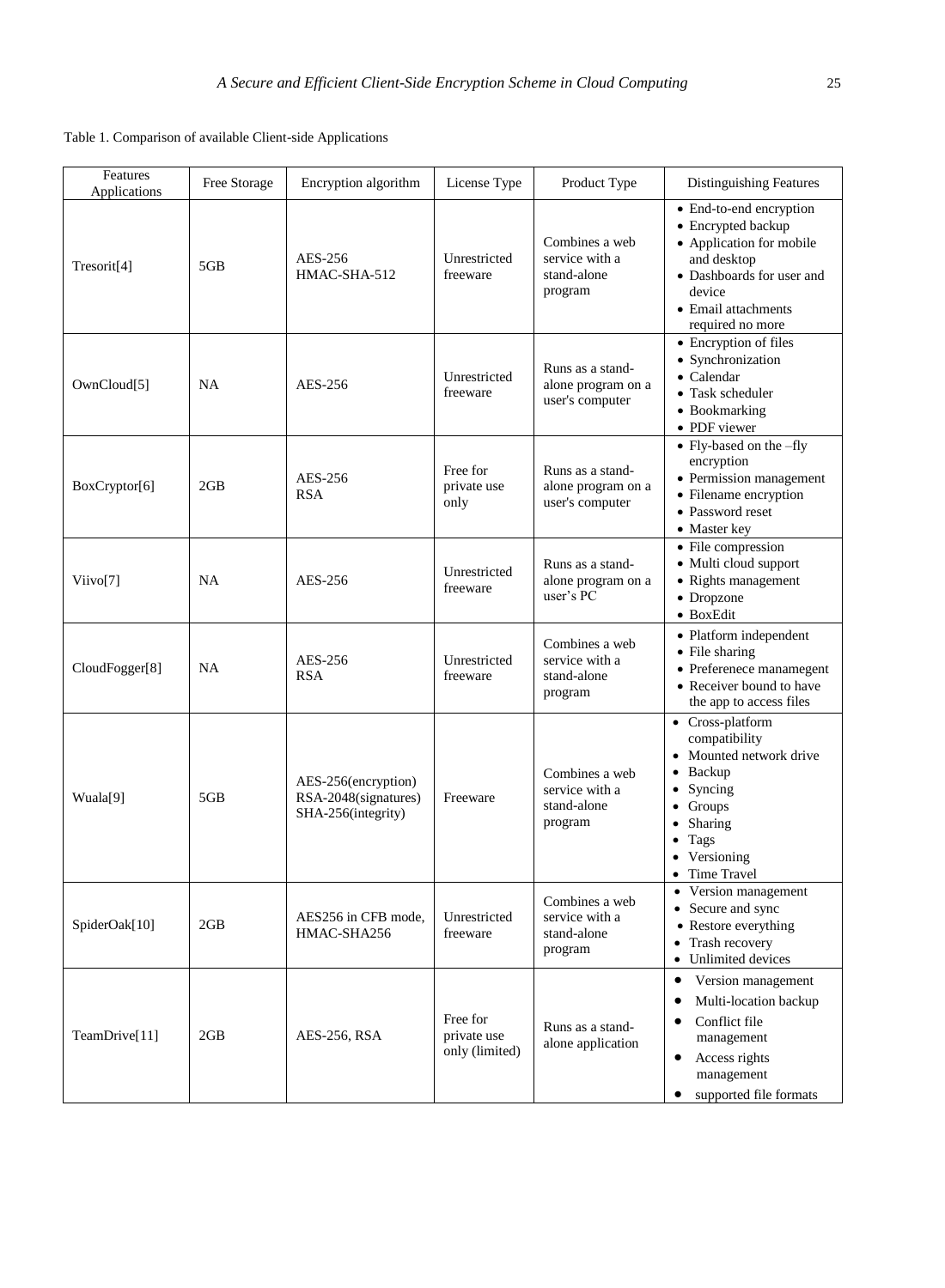# **4. Proposed Model**

The proposed work will ensure the security of the data at the client-end. The proposed implemented application will ensure the above mentioned level of security by applying cryptographic technique of encrypting the data before uploading to the cloud. In this proposed mechanism to ensure safety of data at the client-end, three participants are involved. These three participants are Cloud User (CU), Third Party Auditor (TPA) and Cloud Service Provider (CSP). Table 2 describes the role of these three participants:

Table 2 Participants and their functions in the proposed model

| Participant                  | <b>Function</b>                                                                                                                 |
|------------------------------|---------------------------------------------------------------------------------------------------------------------------------|
| Cloud User (CU)              | CU is the end user who accesses and enjoys the services provided by the Cloud Service<br>Provider.                              |
| Third Party Auditor (TPA)    | TPA ensures the authenticity of the entities over the network. It ensures secure means of sharing<br>the key between two users. |
| Cloud Service Provider (CSP) | CSP is the one who is responsible for providing the cloud services to the end users.                                            |

In this paper, a proposal is made to ensure the security of the data at the client-end. This proposal employs the concept of Diffie-Hellman algorithm to generate the shared key that will be further used for encryption and decryption of data. The proposal also has a Third Party Auditor who is a very well trusted party. TPA checks the authenticity of the end users and also keeps a watch over the secure exchange of key between the end users. The following are the operations that are performed in the above stated proposed mechanism:

# *a) Key generation – (KeyGen())*

CU uses Diffie-Hellman algorithm to generate the shared key. This key is used to encrypt the file before uploading this data to the cloud storage. The algorithm for Diffie-Hellman algorithm is given below:

# **Sender:**

1. Pick a secret number "a" 2. Calculate "A" using the following: (Values of g and p are pre-determined)

# $q^a$  mod  $p = A$

3. Send "A" to the receiver

- 4. Receive "B" from the receiver
- 5. Calculate the shared secret code from the following:

$$
B^a \mod p = S_{AB} \tag{2}
$$

# **Receiver:**

1. Pick a secret number "b" 2. Calculate "B" using the following: (Values of g and p are pre-determined)

$$
g^b \mod p = B
$$

 $\left(3\right)$ 

(1)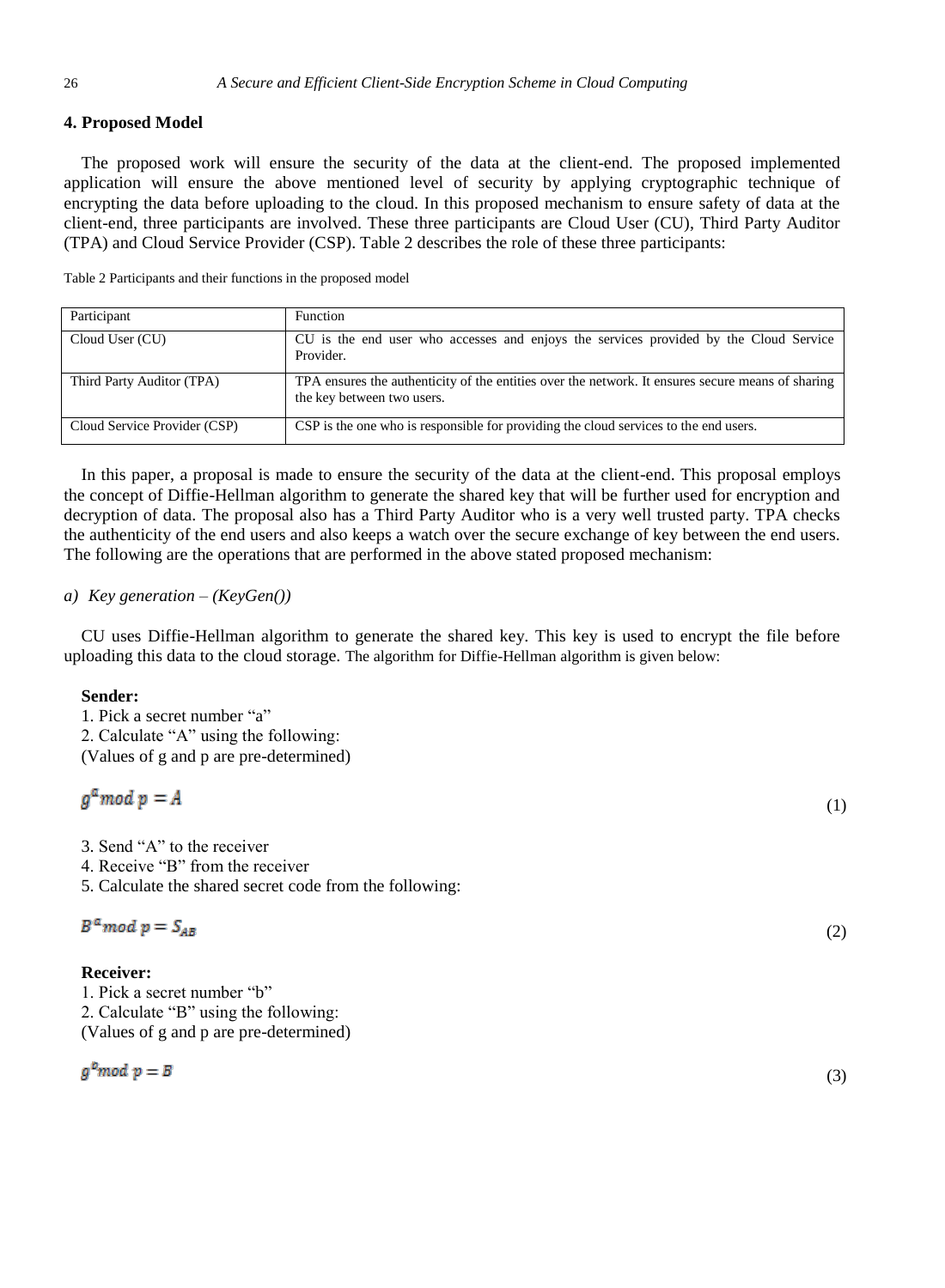- 4. Receive "A" from the receiver
- 5. Calculate the shared secret code from the following:

(4)

#### *b) Key sharing –*

The shared key that is being generated with the help of Diffie-Hellman algorithm via the KeyGen() operation needs to be sent over the network to another user who wishes to access the data. This is because the data that is stored in the cloud is in the encrypted format and when it is retrieved from the cloud, it needs to be decrypted. To decrypt the file, the shared key is required at this end. The key generated using Diffie-Hellman algorithm between the CUs by using the secure channel.

#### *c) Encryption -*

In the first step, the author who generated the data, encrypted the data (D) using the shared key that was generated through the KeyGen() process using the Diffie-Hellman algorithm. The URL and the file are encrypted with the help of AES Algorithm. The file, thus encrypted, is uploaded to the cloud storage.

#### *d) Decryption –*

Once the file is retrieved from the cloud, to read the contents of the file and to retrieve the URL, thus received by the CU2 from CU1, it needs to be decrypted as it was stored in the cloud in an encrypted format and the URL was encrypted before sharing it with CU2, respectively. To decrypt this retrieved file and the URL, the end user CU2 needs the shared key generated through the KeyGen() process generated by the owner of the file with the help of Diffie-Hellman algorithm. This shared key is received by the recipient of the file via a secure channel.

#### *e) URL generation –*

Using the Amazon Web Services, the URL can be generated by using the Generate Web URL option. When the owner of the data wishes to share the file with another user, he will share the URL with that user. This URL is encrypted before transmission to another user to ensure that even if it is attacked during transmission, it will be safeguarded against it.

#### **5. Proposed Architecture**

This section describes the structure of the proposed system with the help of a flowchart. Fig. 1 represents the flowchart for the operations at the sender's end and fig. 2 gives the flowchart for the operations at the receiver end.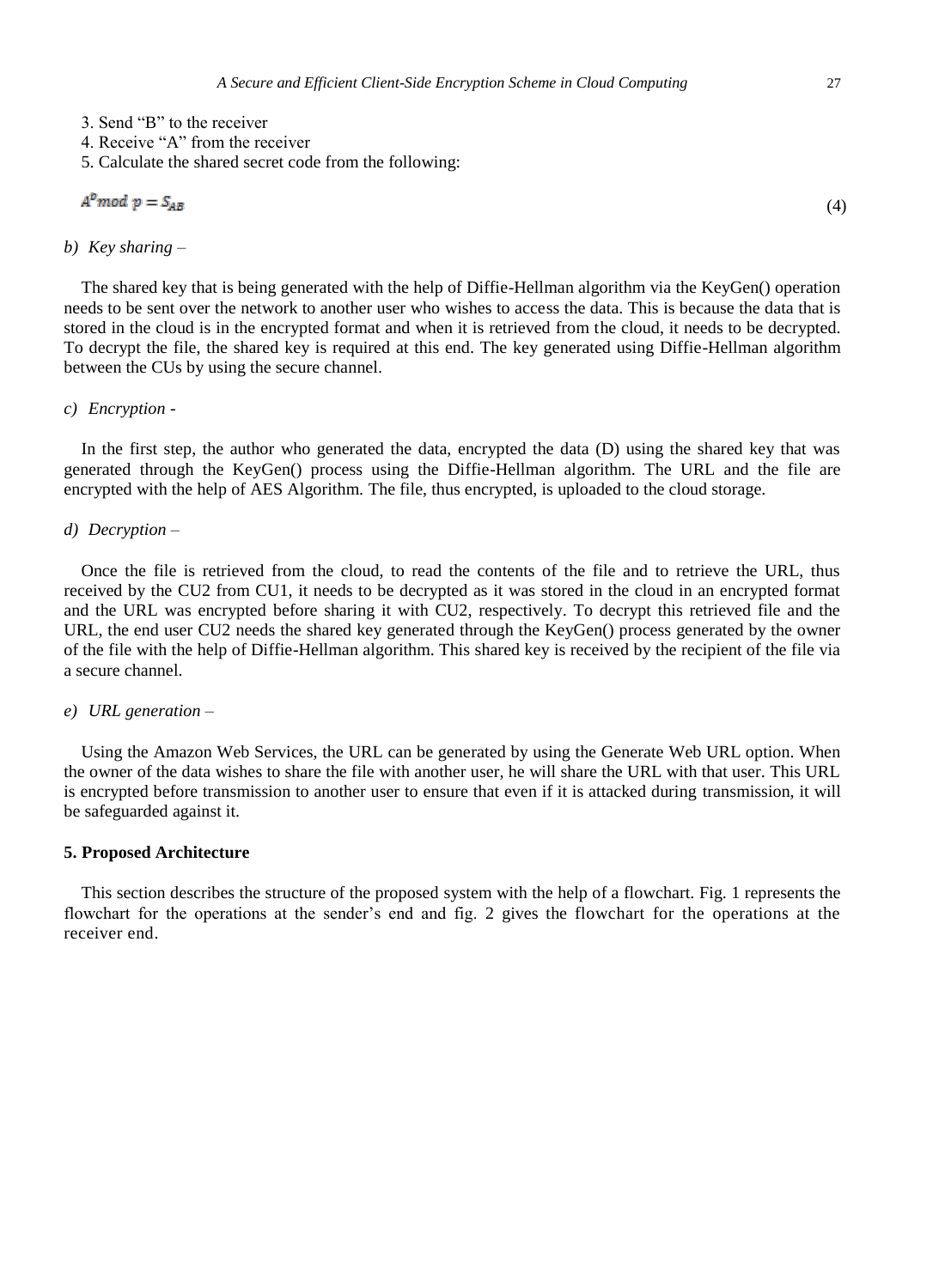

Fig.1. (a) Flowchart for the Operations at the Sender's End; (b) Flowchart for the Operations at the Receiver End

In the first step at the sending side (fig.  $1(a)$ ), the key that will be used to encrypt or decrypt the data and the URL will be generated. The key thus generated will be shared between the users with the help of TPA. The next step involves encrypting the file before uploading to the cloud storage. Once the data is stored in the cloud, a URL link of that particular location is retrieved. Refer to Fig.3. This URL link is encrypted in the next step which will be sent by the sender to the client requesting the file. At the receiving end (fig. 1(b)), the receiver will acquire the key from TPA and will receive the encrypted URL from the sender. This is represented in Fig. 4. The receiver will decrypt the link and access the data.

#### **6. Proposed Mechanism**

In this section, a scheme has been proposed to provide the client-side security measures that can be adopted to secure the data stored in the cloud. This proposal employs the cryptographic techniques of encryption using Advanced Encryption Standard [12] (AES) and Diffie-Hellman [13] algorithms. AES will be used to encrypt the data before uploading to the cloud. Diffie-Hellman algorithm is a public key cryptography algorithm that will be used to generate the key pair.

In the first step, the key pair is generated with the help of Diffie-Hellman algorithm. The file that needs to be secured is then encrypted by using the AES algorithm. This is represented by fig. 2. In the next step, this encrypted file is then uploaded to the cloud.

Note: The cloud storage service used for demonstration of this proposal is Amazon Web Services [14] Simple Storage Service (AWS S3).

Once the file is uploaded to the cloud in the encrypted format, in the next step the address of the location where the file is stored is generated. The next step is what is different from the tradition. Refer the fig. 3, the URL is not shared between users as such; it will be encrypted before sharing with another user. TPA is responsible for authenticating the entities and ensuring the integrity of the data. The keys that are generated using Diffie-Hellman algorithm are shared in a secure manner. Fig. 4 shows the different steps of the system that are performed at the receiving end. The shared and encrypted URL is decrypted by the receiver, thereby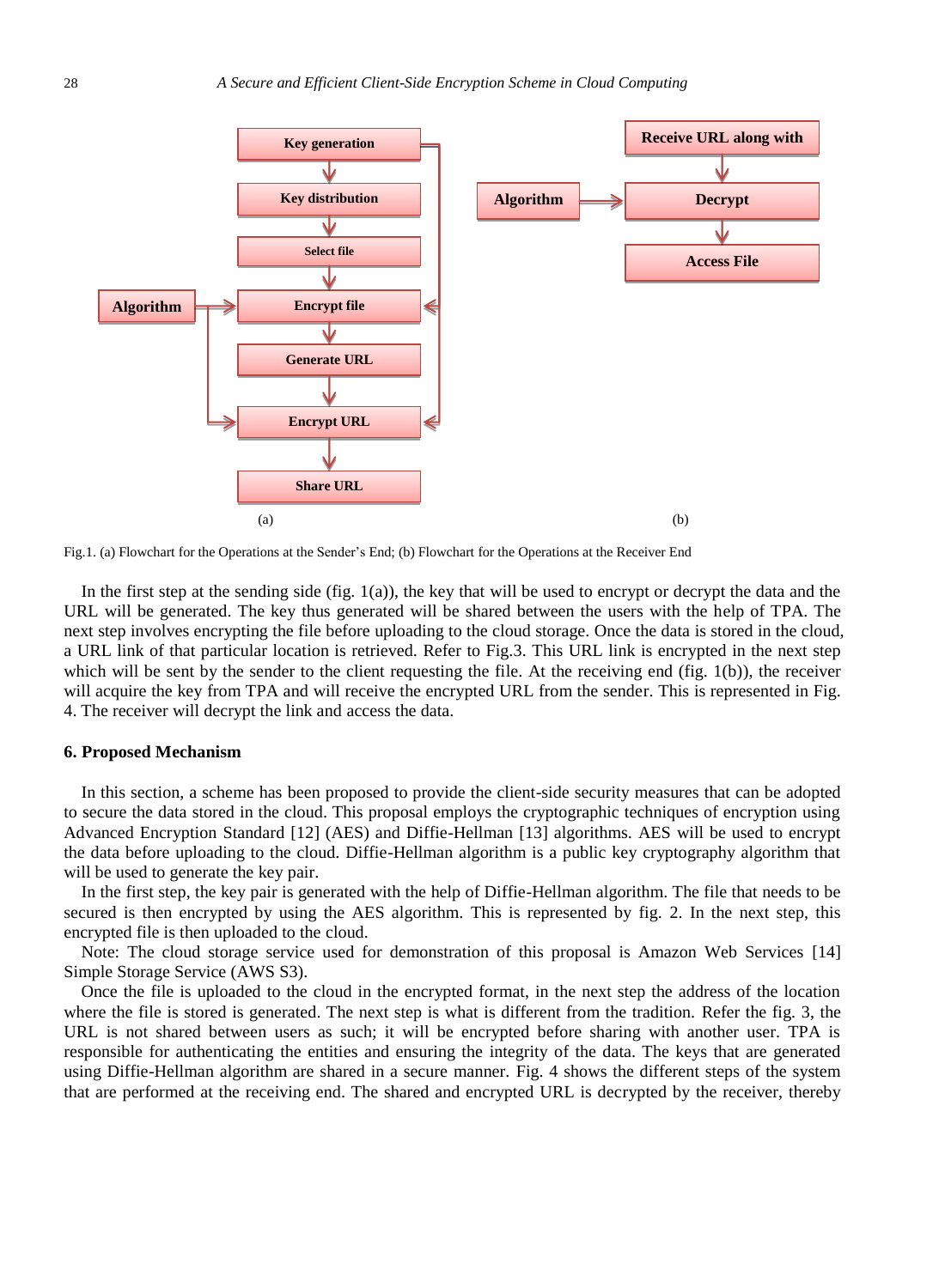accessing the file. The proposed architecture is shown below:



#### Fig.2. To Encrypt and Upload the File



Fig.3. To Encrypt the URL at Sender's End



Fig.4. To Share URL and Decrypt URL Along with File at Receiver's End

# **7. Implementation of the Proposed System**

This subsection describes in detail the implementation phase of the proposed system. In order to encrypt our data before uploading to the cloud storage, we need a key to encrypt it. In this prototype, we generate the key by using the symmetric key-agreement algorithm which is the Diffie-Hellman algorithm which is explained in the section 4,it also covers mechanism of sharing of keys with the help of a third party auditor (TPA), in case of sharing the data with multiple users and the role of TPA in our proposed model.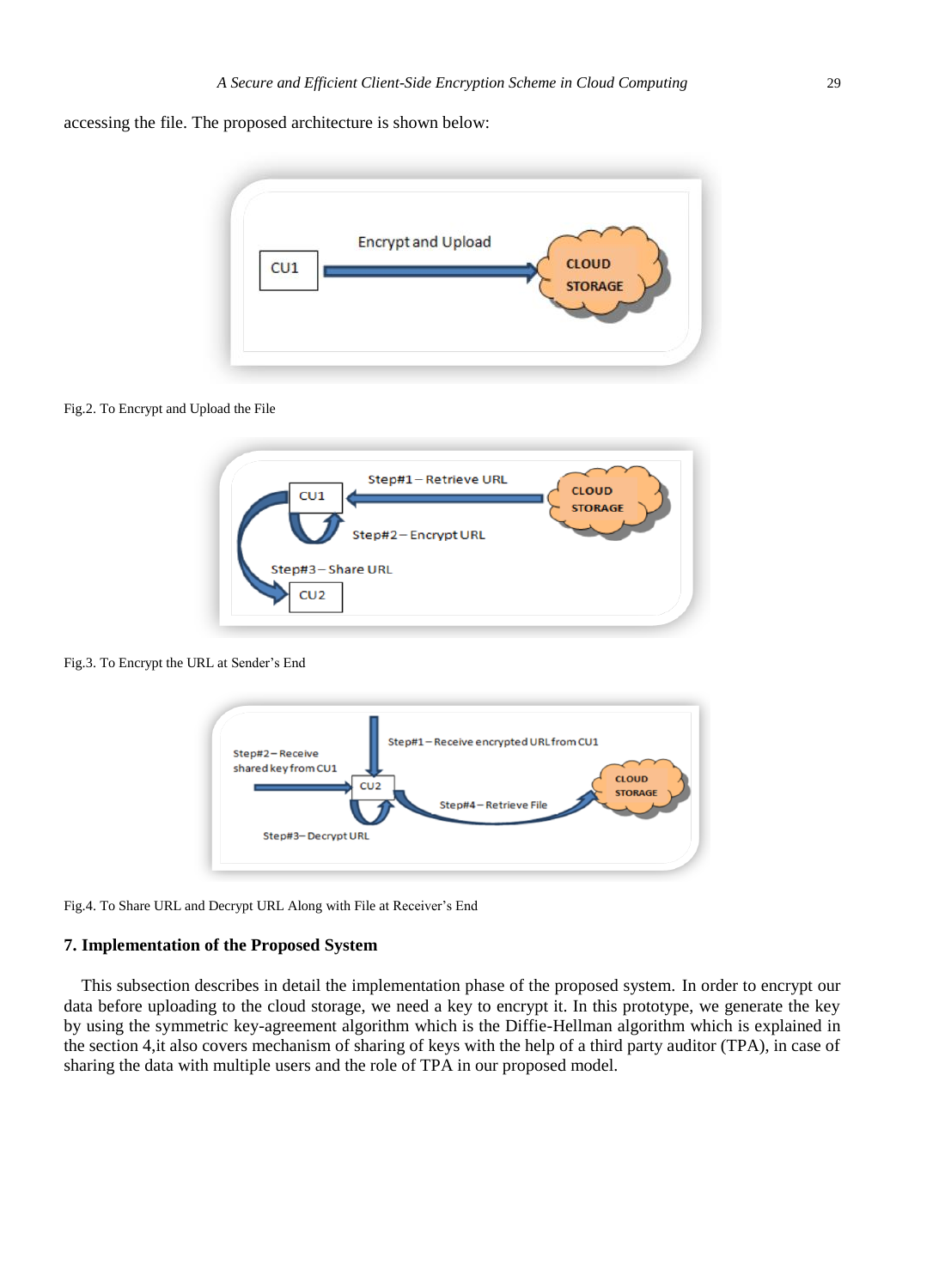- 1. **Diffie-Hellman:** Diffie-Hellman is used for the key generation in the first step, which is later on shared with the help of Third party auditor. Where a key is exchanged in between sender and receiver and by the help of that in future they can use encrypted file for decryption. This is the first step in algorithm.
- 2. **TPA:** Third party auditor is an agency that authenticates and distributes the keys between two parties for the exchange of data. The role of TPA is to ensure authenticity of various entities in a network. The key sharing between a user and TPA will take place by using Diffie-Hellman algorithm. If a user A wants to share his file with user B, he will send the request to TPA. TPA will contact user B and tell him that A has requested a session with him. If B agrees, TPA will create a session key for both the users.
- 3. **Implementing the AES Algorithm:** It is a non-Fiestel cipher. Each round in AES, except the last round, consists of four transformations that are invertible. The last round has only three transformations. (1) *KeyExpansions*-round keys are derived from the cipher key using Rijndael's key schedule. AES requires a separate 128-bit round key block for each round plus one more. (2)*InitialRound*-AddRoundKey—each byte of the state is combined with a block of the round key using bitwise xor. (3)*Rounds*- (3.1)SubBytes—a non-linear substitution step where each byte is replaced with another according to a lookup table.(3.2)ShiftRows—a transposition step where the last three rows of the state are shifted cyclically a certain number of steps. (3.3)MixColumns—a mixing operation which operates on the columns of the state, combining the four bytes in each column. (3.4)AddRoundKey. (4)*Final Round* (no MixColumns)- (4.1)SubBytes (4.2)ShiftRows(4.3)AddRoundKey.

#### **8. Experimental Result**

An application has been developed and implemented in C# programming Language using .Net framework and LAN to attain the desired functionalities of the cloud user, TPA and the CSP. All the operations that are performed in the proposed solution, are performed at the client-end. This makes the users feel a little more secure as compared to the prior situation where the users were required to rely completely on the cloud service providers and the servers for the security.

| 吗                 |              |                            | Encrypt / Decrypt File |         |  | ▭ | $\boldsymbol{\times}$ |
|-------------------|--------------|----------------------------|------------------------|---------|--|---|-----------------------|
| Encrypt File      | Decrypt File |                            |                        |         |  |   |                       |
| File to encrypt:  |              | Click Browse to load file. |                        | Browse  |  |   |                       |
| File destination: |              |                            |                        | Change  |  |   |                       |
|                   |              |                            |                        |         |  |   |                       |
|                   |              |                            |                        | Encrypt |  |   |                       |
|                   |              |                            |                        |         |  |   |                       |
| Key1              |              |                            |                        |         |  |   |                       |
| Key2              |              |                            |                        |         |  |   |                       |
|                   |              |                            | Generate Key           |         |  |   |                       |
|                   |              |                            |                        |         |  |   |                       |
|                   |              |                            |                        |         |  |   |                       |
|                   |              |                            |                        |         |  |   |                       |

Fig.5. Encrypt/ Decrypt Files

The user can then encrypt (Figure 5) the file by using AES algorithm before uploading to the cloud. This process requires the generation of keys that is done with the help of Diffie-Hellman algorihtm. The key thus generated is stored with the TPA in reference to the sender.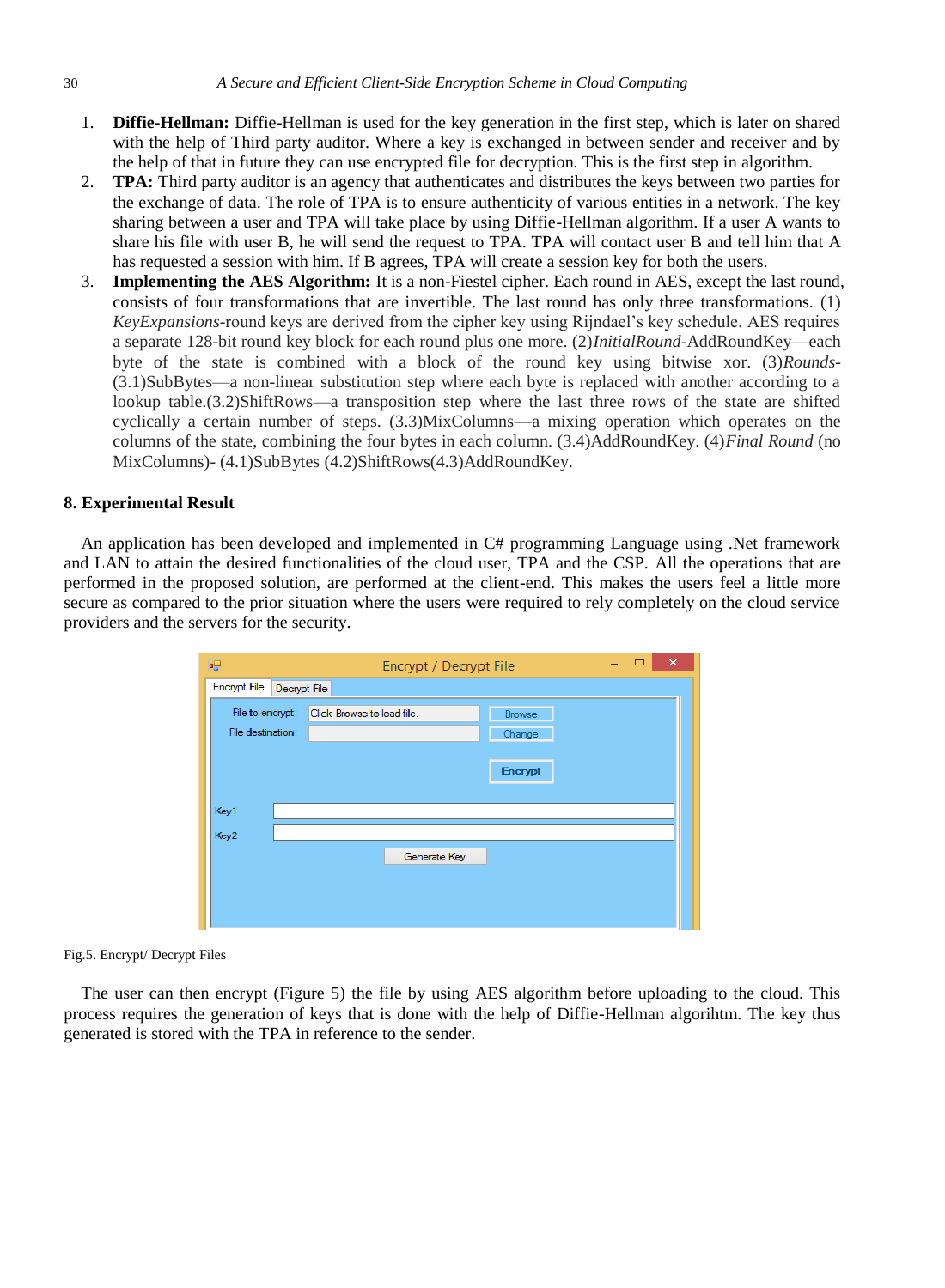| e                         | File Upload and Share                     | $\Box$<br>- |
|---------------------------|-------------------------------------------|-------------|
|                           |                                           |             |
|                           |                                           |             |
|                           |                                           |             |
|                           |                                           |             |
|                           |                                           |             |
|                           |                                           |             |
|                           |                                           |             |
| Configuration Uplead File |                                           |             |
|                           |                                           |             |
| Config                    |                                           |             |
| <b>Enter Bucket Name</b>  | teniageur                                 |             |
| <b>ABS Key</b>            | AKIAI4SNTGHPWLDI3BCQ                      |             |
| ABS Security Key          | Dyee23066gl/O0GlrZL3u8jR2bKBO0wKe986pPuwe |             |
|                           |                                           |             |
| Enter File Key Name       | My_Pic                                    |             |
|                           |                                           |             |
|                           |                                           |             |
|                           |                                           |             |

#### Fig.6. Uploading the File

After the file is encrypted, it is uploaded to the cloud. This process is depicted in figure 6.

| 规                               | File Upload and Share                                                                            | $-0 - 1$                         |
|---------------------------------|--------------------------------------------------------------------------------------------------|----------------------------------|
|                                 |                                                                                                  |                                  |
|                                 |                                                                                                  |                                  |
|                                 |                                                                                                  |                                  |
|                                 |                                                                                                  |                                  |
|                                 |                                                                                                  |                                  |
|                                 |                                                                                                  |                                  |
|                                 |                                                                                                  |                                  |
| Configuration Upload File       |                                                                                                  |                                  |
|                                 |                                                                                                  | ×                                |
|                                 |                                                                                                  |                                  |
|                                 |                                                                                                  | File Created /n DA IncryptURL td |
|                                 |                                                                                                  |                                  |
| <b>Upload File</b>              |                                                                                                  | <b>OK</b>                        |
| <b><i><u>Trout File</u></i></b> | Criticers/Come In\Desktop/pest_txt.encrypt                                                       | Browse                           |
|                                 | Upload                                                                                           |                                  |
| Generated Access URL            |                                                                                                  |                                  |
|                                 | https://taniagaucsit.arrazonaws.com/My_PichtatSAccessKey1d=AKIA14ENTGHPWLD33BCQ&Expires=14303215 |                                  |
|                                 | Encrypt URL                                                                                      |                                  |
|                                 |                                                                                                  |                                  |

#### Fig.7. Encrypt URL

The next step is to encrypt the URL before it can be send over the network. Figure 7 shows how URL is generated and encrypted.

Figure 8 depicts the role of TPA in our application. It is used to entertain the requests various users make in order to access keys regarding to various files. The user who wishes to decrypt a file asks the TPA for the key related to that file. The TPA then sends the requested key to that particular user.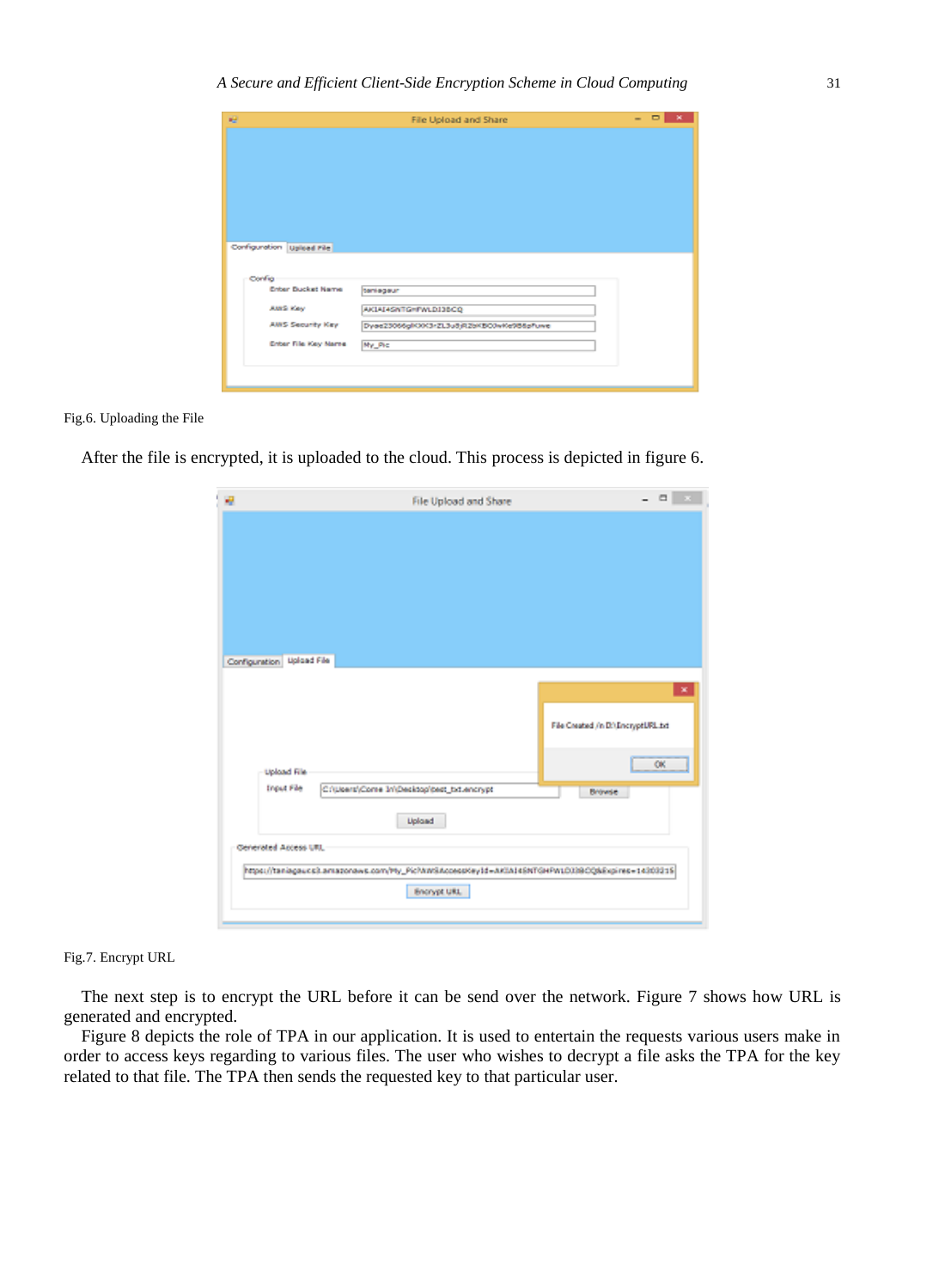|     |          |                                                                       | <b>ViewRoquest</b> |                     |
|-----|----------|-----------------------------------------------------------------------|--------------------|---------------------|
|     | Usefalls | <b>Kind</b>                                                           | <b>Right</b>       |                     |
|     | rains    | 41ustrata-ASSS-Qlasow-Q-20trsL. Kosteeds-MSSS-Qlasow-HODOL.           |                    |                     |
|     | turia.   | ucsaspurtasemajicturvis-atmobiles. Incomputerscencesistances actuals. |                    | <b>Dear Request</b> |
|     | Ismin    | WOYPHBB/CD-10-4033v/bKARRRDZ. RHD9FHBB/1043hgE23vbArRRHDD.            |                    |                     |
|     |          |                                                                       |                    |                     |
|     |          |                                                                       |                    |                     |
|     |          |                                                                       |                    |                     |
|     |          |                                                                       |                    |                     |
|     |          |                                                                       |                    |                     |
|     |          |                                                                       |                    |                     |
|     |          |                                                                       |                    |                     |
|     |          |                                                                       |                    |                     |
|     |          |                                                                       |                    |                     |
|     |          |                                                                       |                    |                     |
|     |          |                                                                       |                    |                     |
|     |          |                                                                       |                    |                     |
|     |          |                                                                       |                    |                     |
|     |          |                                                                       |                    |                     |
|     |          |                                                                       |                    |                     |
|     |          |                                                                       |                    |                     |
|     |          |                                                                       |                    |                     |
| 411 |          |                                                                       | $\mathbf{r}$       |                     |
|     |          |                                                                       |                    |                     |
|     |          | <b>Sand</b>                                                           |                    |                     |

Fig.8. Function of TPA

The elements that make our solution feasible are the encryption of the files before they are uploaded to the cloud storage servers, and the encryption of link before they are transferred via insecure channels. The application runs as a stand-alone program that can be integrated with another web based application in order to share the URL of the data stored in the cloud. It is assumed that these three participants lie in the same system domain and are sharing the same parameters. With the help of this application, messages can be transferred between these three entities and the desired results are obtained.

#### **9. Conclusions**

This research paper has proposed a model that will help the end user to secure their data at the client-side instead of trusting the cloud service providers blindly with their data. The proposed mechanism uses encryption to secure the data when it is stored in the cloud. It also employs the use of encrypted URL link to share the data between two users over the Internet. The URL link that is being shared between users is also encrypted to safeguard it against the attacks that could occur on it during transmission.

The shared key is generated with the help of Diffie-Hellman algorithm. The data and the URL link are encrypted by using AES algorithm. The security analysis shows that the application that has been developed fulfils the requirements of the cloud user when it comes to the security of the data that is stored in the cloud. As there is always a scope for improvement in all spheres of life, so here is as well. One of the assumptions is that the TPA is neutral. And it is also assumed that the CU, TPA and the CSP all lie in the same domain and share the similar parameters. So work could be done in near future to make changes in this situation.

#### **References**

- [1] T. Gaur and N. Kharb, "Security of Data Storage in Cloud Computing," in *International Journal of Computer Applications,* Vol. 110, No. 10, pp: 15-18, 2015.
- [2] P. Mell and T. Grance, "The NIST definition of cloud computing," 2011.
- [3] Dropbox confirms security glitch--no password required, [http://news.cnet.com/8301-31921\\_3-](http://news.cnet.com/8301-31921_3-20072755-281/dropbox-confirms-security-glitch-no-password-required/) [20072755-281/dropbox-confirms-security-glitch-no-password-required/.](http://news.cnet.com/8301-31921_3-20072755-281/dropbox-confirms-security-glitch-no-password-required/)
- [4] Tresorit, "Tresorit," [Online]. Available: https://tresorit.com/.
- [5] Ben Martini and Kim-Kwang Raymond Choo, "Cloud storage forensics: own Cloud as a case study." *Digital Investigation* 10.4, pp: 287-299, 2013.
- [6] BoxCryptor, "Introduction," [Online]. Available: https://www.boxcryptor.com/en.
- [7] Viivo, "Viivo Introduction," [Online]. Available: https://viivo.com/.